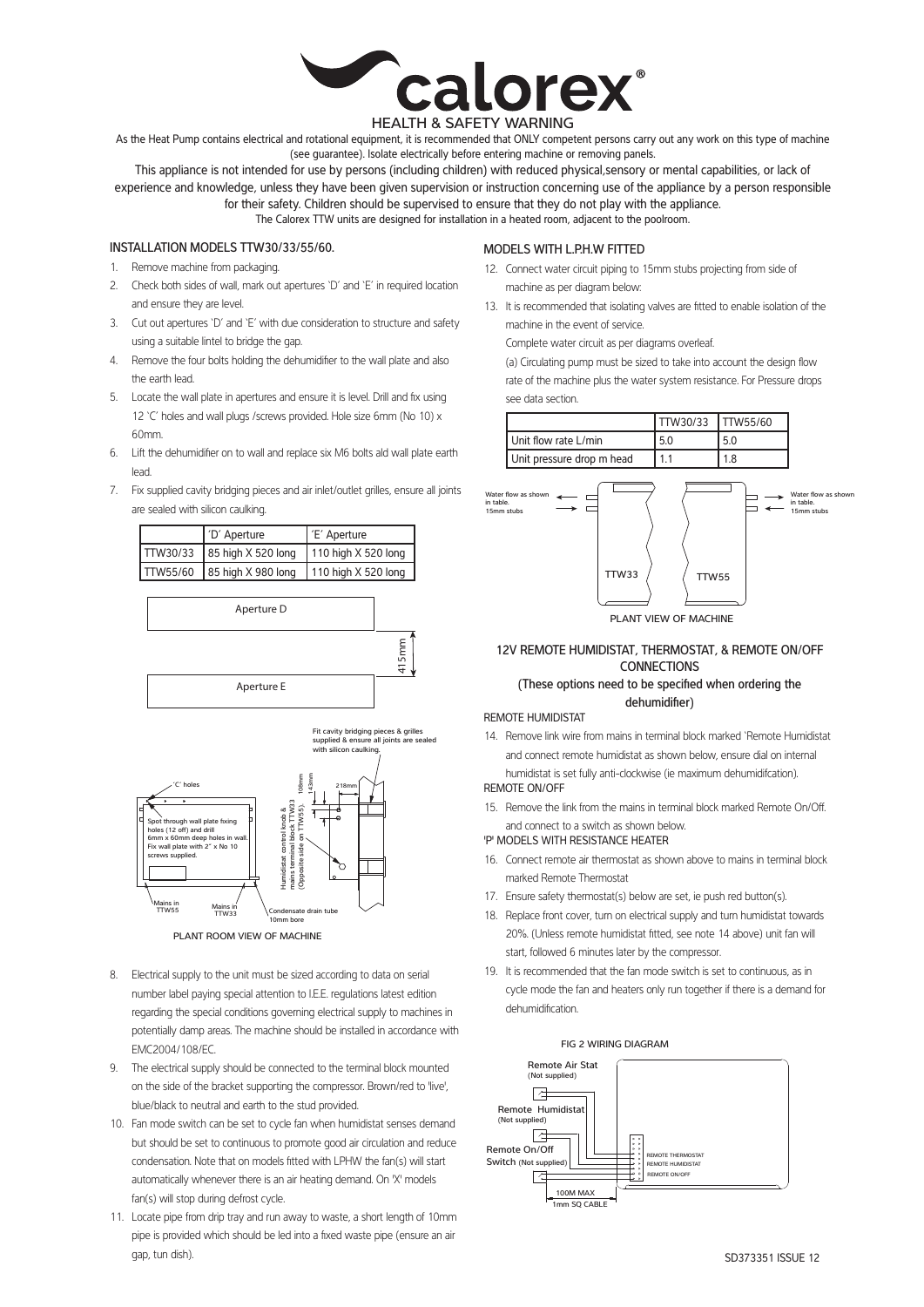

| <b>MODEL</b>                          |          | TTW33(7)/&<br>TTW30(7)A | TTW33(7)/&<br>TTW30(7)AX | TTW30(7)AP/&<br>TTW30(7)AXP | TTW55(7)/&<br>TTW60(7)A | TTW55(7)/&<br><b>TTW60(7)AX</b> | TTW50(7)AP/&<br><b>TTW60(7)AXP</b> |
|---------------------------------------|----------|-------------------------|--------------------------|-----------------------------|-------------------------|---------------------------------|------------------------------------|
| Dehumidification                      | L/hr     | 1.25                    | 1.25                     | 1.25                        | 2.5                     | 2.5                             | 2.5                                |
|                                       | L/day    | 30                      | 30                       | 30                          | 60                      | 60                              | 60                                 |
| Total Heat to Air                     |          |                         |                          |                             |                         |                                 |                                    |
| Dehumidifier only                     | kW       | 1.9                     | 1.9                      | 1.9                         | 3.5                     | 3.5                             | 3.5                                |
| Dehum & Resistance heater             | kW       | n/a                     | n/a                      | 2.89                        | n/a                     | n/a                             | 5.55                               |
| Resistance heater only                | kW       | n/a                     | n/a                      | 2.0                         | n/a                     | n/a                             | 4                                  |
| Dehum & LPHW                          | kW       | 3.9                     | 3.9                      | n/a                         | 6.5                     | 6.5                             | n/a                                |
| LPHW only                             | kW       | 3.0                     | 3.0                      | n/a                         | 5                       | 5                               | n/a                                |
| <b>Nominal Power Consumed</b>         |          |                         |                          |                             |                         |                                 |                                    |
| Fan only                              | kW       | 0.05                    | 0.05                     | 0.05                        | 0.1                     | 0.1                             | 0.1                                |
| Dehum (Comp & Fan)                    | kW       | 0.75                    | 0.75                     | 0.75                        | 1.2                     | 1.2                             | 1.2                                |
| Dehum & Heater                        | kW       | n/a                     | n/a                      | 2.75                        | n/a                     | n/a                             | 5.2                                |
| Heater & Fan                          | kW       | n/a                     | n/a                      | 2.05                        | n/a                     | n/a                             | 4.1                                |
| Supply                                |          | 230V 50Hz               | 230V 50Hz                | 230V 50Hz                   | 230V 50Hz               | 230V 50Hz                       | 230V 50Hz                          |
| Fuse                                  | A        | 10                      | 20                       | 20                          | 13                      | 13                              | 32                                 |
| Nominal Running Amps                  | A        | 3.4                     | 3.4                      | 11.7                        | 5.6                     | 5.6                             | 22.3                               |
| Full Load Amps                        | A        | 4.4                     | 4.4                      | 12.7                        | 7.5                     | 7.5                             | 24.2                               |
| Compressor LRA                        | A        | 15.8                    | 15.8                     | 15.8                        | 30                      | 30                              | 30                                 |
| Air Flow                              | $m^3/h$  | 420                     | 420                      | 420                         | 750                     | 750                             | 750                                |
| Noise Level @3m                       | dB/A     | 46                      | 46                       | 46                          | 47                      | 47                              | 47                                 |
| <b>Water Flow Rate</b>                | L/min    | 5.0                     | 5.0                      | n/a                         | 5.0                     | 5.0                             | n/a                                |
| Pressure Drop                         | m hd     | 1.1                     | 1.1                      | n/a                         | 1.8                     | 1.8                             | n/a                                |
| <b>LPHW Flow Rate</b>                 | L/min    | n/a                     | n/a                      | n/a                         | 5.0                     | 5.0                             | n/a                                |
| <b>LPHW Pressure Drop</b>             | m hd     | n/a                     | n/a                      | n/a                         | 1.1                     | 1.1                             | n/a                                |
| <b>HERMETIC SYSTEM</b>                |          |                         |                          |                             |                         |                                 |                                    |
| Refrigerant Charge 'A' Dehumidifiers  | kg R407c | 0.5                     | 0.4                      | 0.5                         | 0.75                    | 0.8                             | 0.75                               |
| Refrigerant Charge 'AX' Dehumidifiers | kg       | 0.5                     | 0.5                      | 0.45                        | 0.75                    | 0.8                             | 0.8                                |

R407c Global Warming Potential (GWP) 1774

NOTES:-

a) These performance figures are based on air @ 30ºC and 60% RH & pool water @ 28ºC, Boiler water at 80°C

b) Humidistat adjustable from 20% to 80%

c) Minimum air temperature on standard models 15°C and 0°C on defrost 'X' models

d) Reduced LPHW output when TTW operating is 1kW less on 33 model and 2kW less on 55 model

e) IP rating for all models is IP45

f) Maximum operating conditions air temp 35°C and 90% RH 1L/min = 0.22 gal/min

g) Maximum operating conditions for AP versions air temp 32°C and 62% RH

1mm Wg = 9.8 Pa 1m  $hd = 1.4$  psi  $1$ L/min = 0.22 gal/min